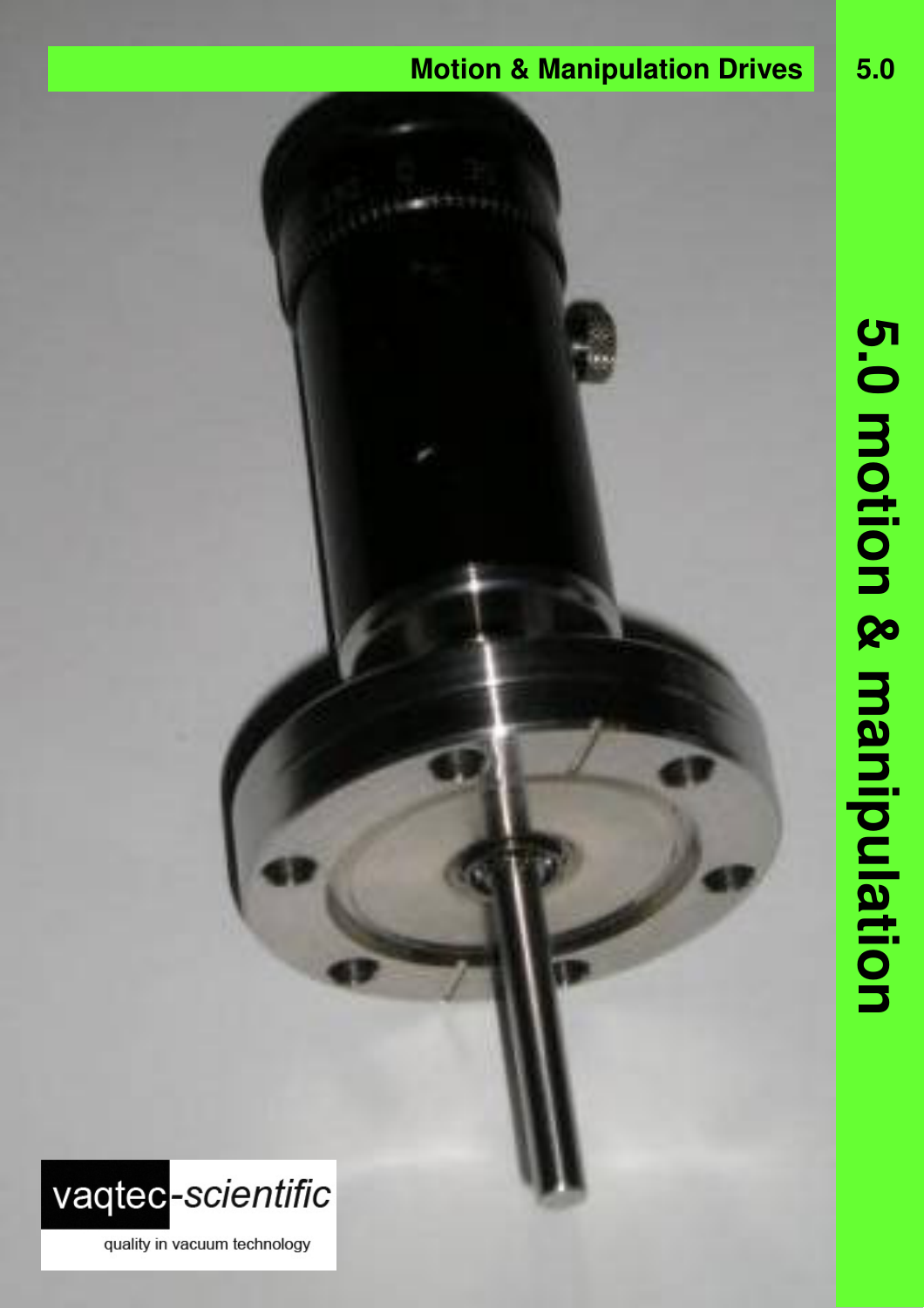# **5.0 Index**

| · Rotary Motion Feedthroughs        | $\overline{2}$ |
|-------------------------------------|----------------|
| • Linear Motion Feedthroughs        | 3              |
| • Mini z Manipulator                | 4              |
| • Z compact single Axis             | 5              |
| • X-Y Motion                        | 6              |
| • Triple Axis - compact xyz stage   | 7              |
| • Magnetic Transporter              | 8              |
| · Triple Axis - precision xyz stage | 9              |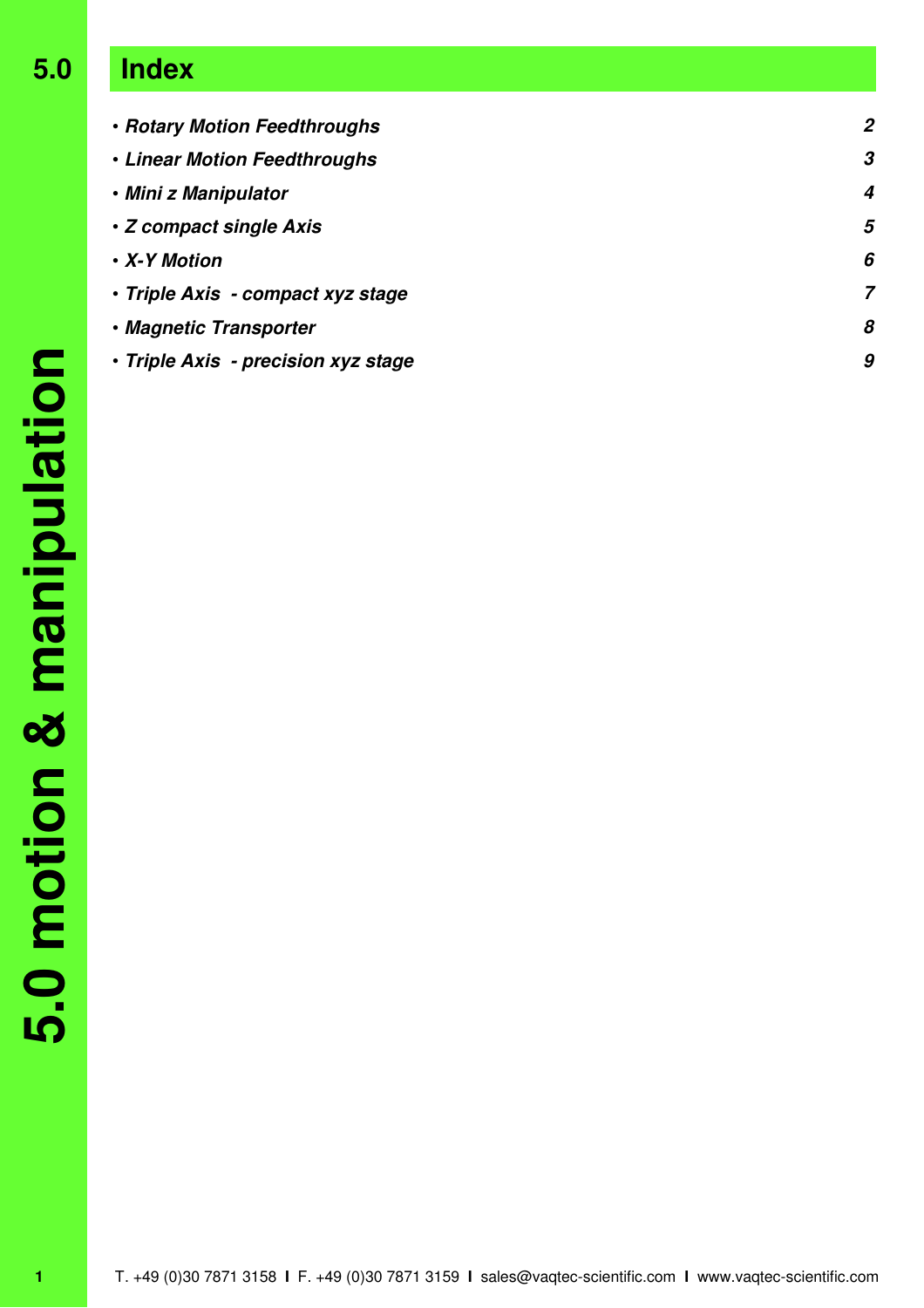## **Rotary Motion Feedthroughs** 5.1

### **Specification**

| - - - - - - - - - - - - - - -<br><b>Material</b><br>$\cdot$ Body:<br>• Housing: | <b>Stainless Steel</b><br>Anodized Aluminium     |
|---------------------------------------------------------------------------------|--------------------------------------------------|
| Temperature range<br>• Feedthrough:<br>• CF flange style:<br>• KF flange style: | $250^{\circ}$ C<br>450 °C<br>150 °C              |
| $\cdot$ Torque:<br>• Axial Load:<br>• Lateral Load:<br>• Speed:                 | $0.4$ Nm<br>2.7 Kg max<br>4.5 Kg max<br>1000 rpm |
| • Resolution scale:                                                             | $5^{\circ}$                                      |



| <b>Part Number</b> | <b>Flange</b>       |      |       |
|--------------------|---------------------|------|-------|
| 5-RM-1030          | DN <sub>16</sub> CF | 40,0 | 105,9 |
| 5-RM-2030          | DN40CF              | 40.0 | 105,9 |

A : Shaft length on vacuum side; B : Air side length from knife edge

| <b>Part Number</b> | <b>Flange</b> |      |       |
|--------------------|---------------|------|-------|
| 5-RM-3040          | DN16KF        | 38,6 | 107,2 |
| 5-RM-4040          | DN40KF        | 41.4 | 104.7 |

A : Shaft length on vacuum side; B : Air side length from knife edge

| <b>Description</b>                                         | <b>Part Number</b> |
|------------------------------------------------------------|--------------------|
| UHV STANDARD ROTARY FEEDTHROUGH 360° ROTARY TRAVEL ON CF16 | 5-RM-1030          |
| UHV STANDARD ROTARY FEEDTHROUGH 360° ROTARY TRAVEL ON CF40 | 5-RM-2030          |
| HV STANDARD ROTARY FEEDTHROUGH 360° ROTARY TRAVEL ON KF16  | 5-RM-3040          |
| HV STANDARD ROTARY FEEDTHROUGH 360° ROTARY TRAVEL ON KF40  | 5-RM-4040          |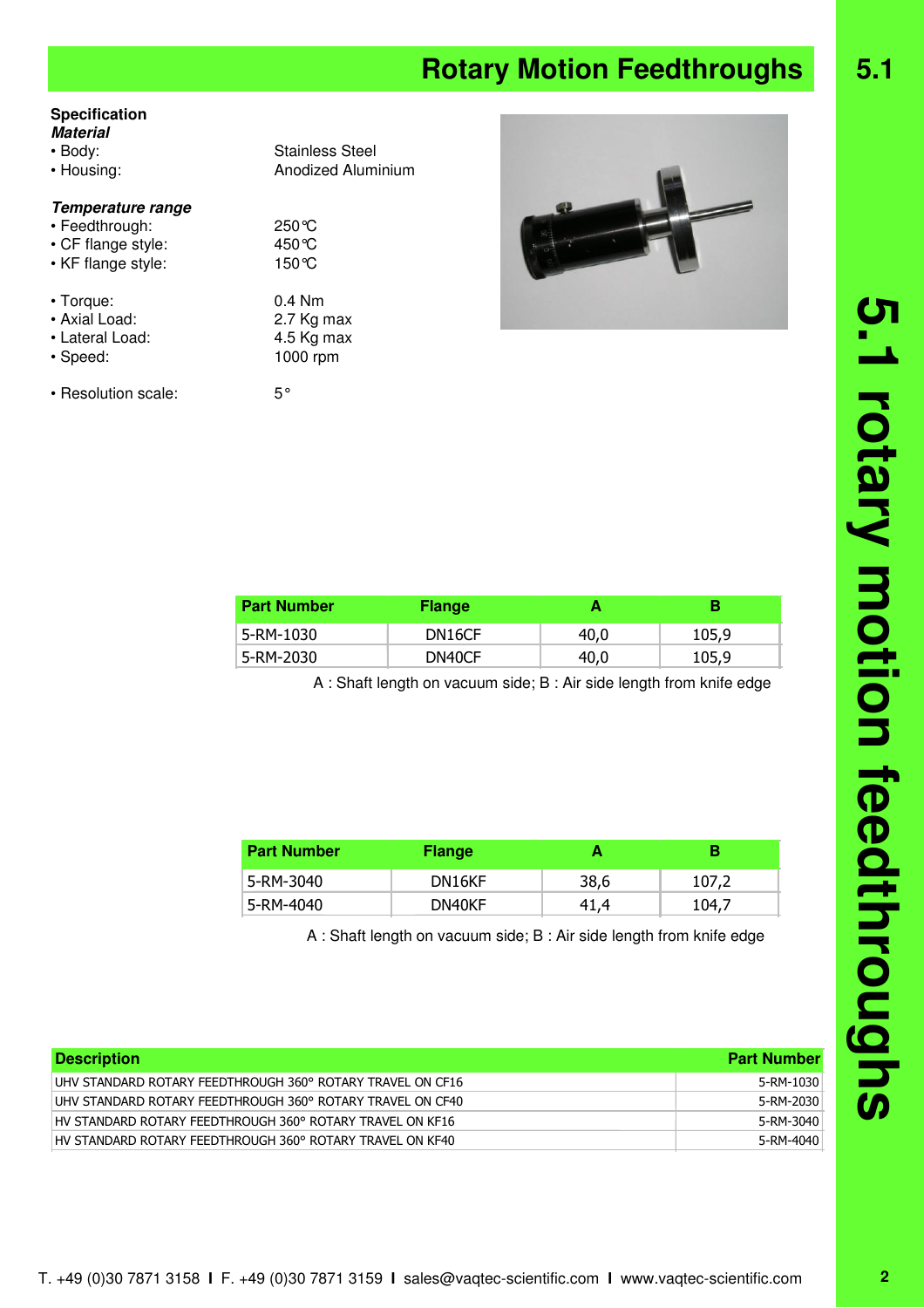### **Specification**

**Material** • Body: Stainless Steel

- Housing: **Anodized Aluminium**
- 

### **Temperature range**

- Feedthrough: 250°C
- CF flange style: 450°C
- KF flange style: 150°C
- 
- Lateral Load: 2.3 kg at 50.8mm max. extension
- Axial Load: 2.3 Kg max.

### **Resolution**

• Linear scale: 0.65 mm

With 2 threaded holes on vacuum side shaft end for easy attachment

| <b>Flange type</b><br><b>Part Number</b> | A min<br>(mm) | A max<br>(mm) | $B$ (mm) |  |
|------------------------------------------|---------------|---------------|----------|--|
| CF16 - 5-LM-1010                         | 90,2          | 115,6         | 139,7    |  |
| CF40 - 5-LM-2010                         | 90,2          | 115,6         | 139,7    |  |
| CF16 - 5-LM-3010                         | 90,2          | 141,0         | 175,3    |  |
| CF40 - 5-LM-4010                         | 90,2          | 141,0         | 175,3    |  |

A : Shaft length on vacuum side; B : Air side length from knife edge

| <b>Flange type</b><br><b>Part Number</b> | A min<br>(mm) | A max<br>(mm) | $B$ (mm) |
|------------------------------------------|---------------|---------------|----------|
| KF16 - 5-LM-0205                         | 89,0          | 114,4         | 141,2    |
| KF40 - 5-LM-0206                         | 91,5          | 116,9         | 138,7    |
| KF16 - 5-LM-0207                         | 89,0          | 139,8         | 176,8    |
| KF40 - 5-LM-0208                         | 91,5          | 142,3         | 174,3    |

A : Shaft length on vacuum side; B : Air side length from knife edge

| <b>Description</b>                                  | <b>Part Number</b> |
|-----------------------------------------------------|--------------------|
| UHV STANDARD LINEAR FEEDTHROUGH ON CF16 25MM TRAVEL | 5-LM-1010          |
| UHV STANDARD LINEAR FEEDTHROUGH ON CF40 25MM TRAVEL | 5-LM-2010          |
| UHV STANDARD LINEAR FEEDTHROUGH ON CF16 50MM TRAVEL | 5-LM-3010          |
| UHV STANDARD LINEAR FEEDTHROUGH ON CF40 50MM TRAVEL | 5-LM-4010          |
| UHV STANDARD LINEAR FEEDTHROUGH ON KF16 25MM TRAVEL | 5-LM-5020          |
| UHV STANDARD LINEAR FEEDTHROUGH ON KF40 25MM TRAVEL | 5-LM-6020          |
| UHV STANDARD LINEAR FEEDTHROUGH ON KF16 50MM TRAVEL | 5-LM-7020          |
| UHV STANDARD LINEAR FEEDTHROUGH ON KF40 50MM TRAVEL | 5-LM-8020          |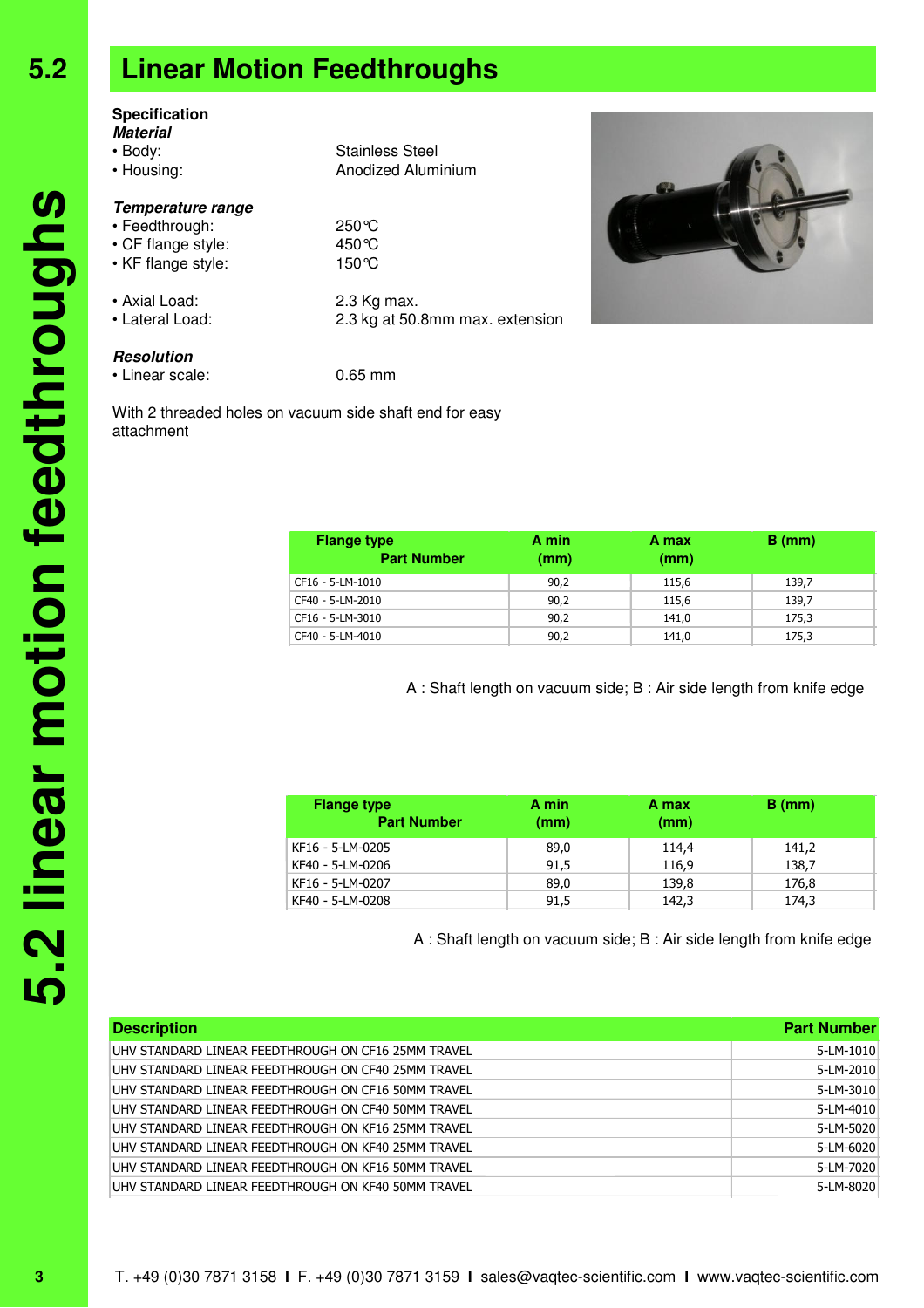### **Description**

Our Mini Z linear manipulator are applicable drives with a compact design. The standard versions on DN16CF flange have a travel length of 25mm and 50mm and are suitable wherever space is restricted and you are looking for a competitive performance.

| <b>Description</b>                                 | <b>Part Number</b> |
|----------------------------------------------------|--------------------|
| UHV Mini z manipulator on CF16, travel length 25mm | 5-MZ-1000          |
| UHV Mini z manipulator on CF16, travel length 50mm | 5-MZ-2000          |
|                                                    |                    |
|                                                    |                    |

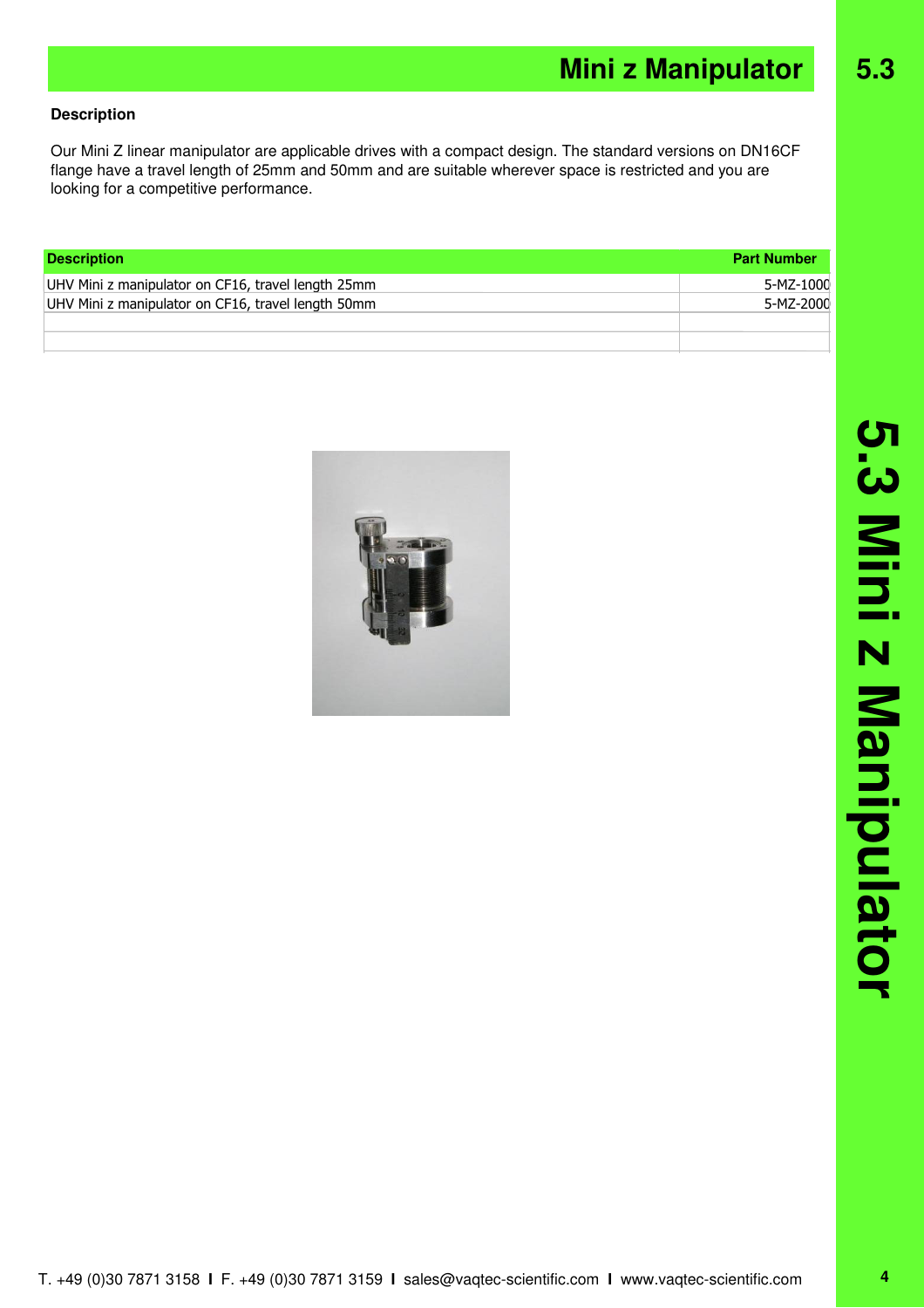## **5.4 Z Compact Single Axis**

#### **Description**

Z compact single stages offer a wider range of travel lengths although the design remains compact. Standard versions are available with DN40CFand DN63CF flanges, travel lengths vary from 50 to 150 mm and can be measured with a mm scaling.

| <b>Description</b>                     | <b>Travel length</b> | <b>Bellow min. ID</b> | <b>Part Number</b> |
|----------------------------------------|----------------------|-----------------------|--------------------|
| COMPACT Z STAGE ONLY CF40 STROKE 50mm  | 50 mm                | 36 mm                 | 5-CZ-0210          |
| COMPACT Z STAGE ONLY CF40 STROKE 100mm | $100 \text{ mm}$     | 36 mm                 | 5-CZ-0211          |
| COMPACT Z STAGE ONLY CF40 STROKE 150mm | 150 <sub>mm</sub>    | 36 mm                 | 5-CZ-0212          |
| COMPACT Z STAGE ONLY CF63 STROKE 50mm  | 50 mm                | 63 mm                 | 5-CZ-0213          |
| COMPACT Z STAGE ONLY CF63 STROKE 100mm | 100 mm               | 63 mm                 | 5-CZ-0214          |
|                                        |                      |                       |                    |
|                                        |                      |                       |                    |
|                                        |                      |                       |                    |
|                                        |                      |                       |                    |
|                                        |                      |                       |                    |

You are looking for different travel lengths, flange sizes or motorized versions? Please contact our sales office!

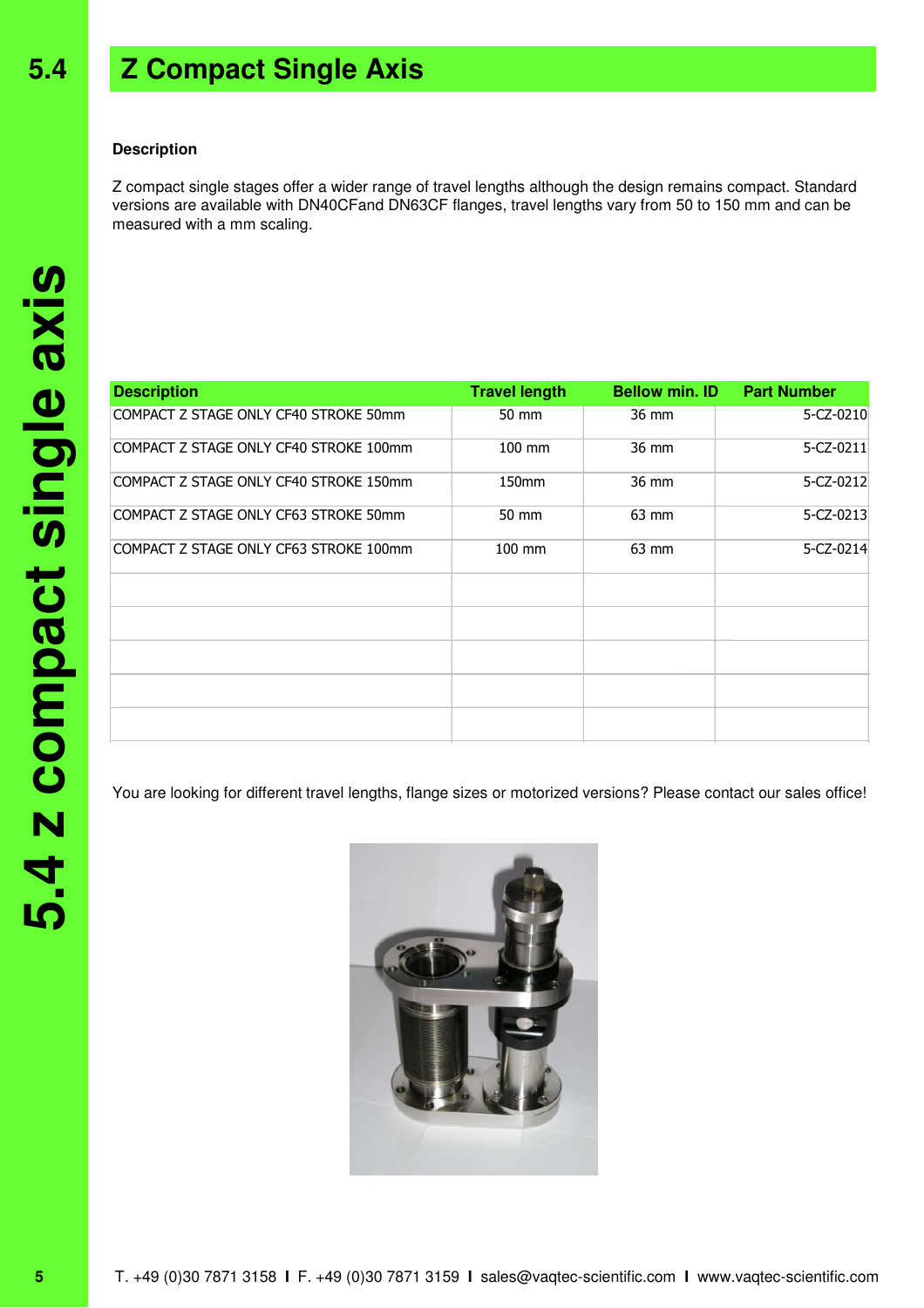#### **Description**

X-Y-drives offer the ability to move your sample on a circular pattern. We are offering translators with 2 different travel paths: +/- 12.5 mm and +/- 25.0 mm. Both versions are directed by micrometers and can be handled manual or with stepper motors. Standard flange sizes vary from DN40CF to DN100CF.

Please contact us to discuss your further needs!

| <b>Description</b>                                               | <b>Part Number</b> |
|------------------------------------------------------------------|--------------------|
| $X-Y$ TRANSLATOR $\pm$ 12.5mm CLEAR ID 74mm ON CF100 CLEAR HOLES | 5-XY-0521          |
| $X-Y$ TRANSLATOR $\pm$ 25mm CLEAR ID 74mm ON CF100 CLEAR HOLES   | 5-XY-0052          |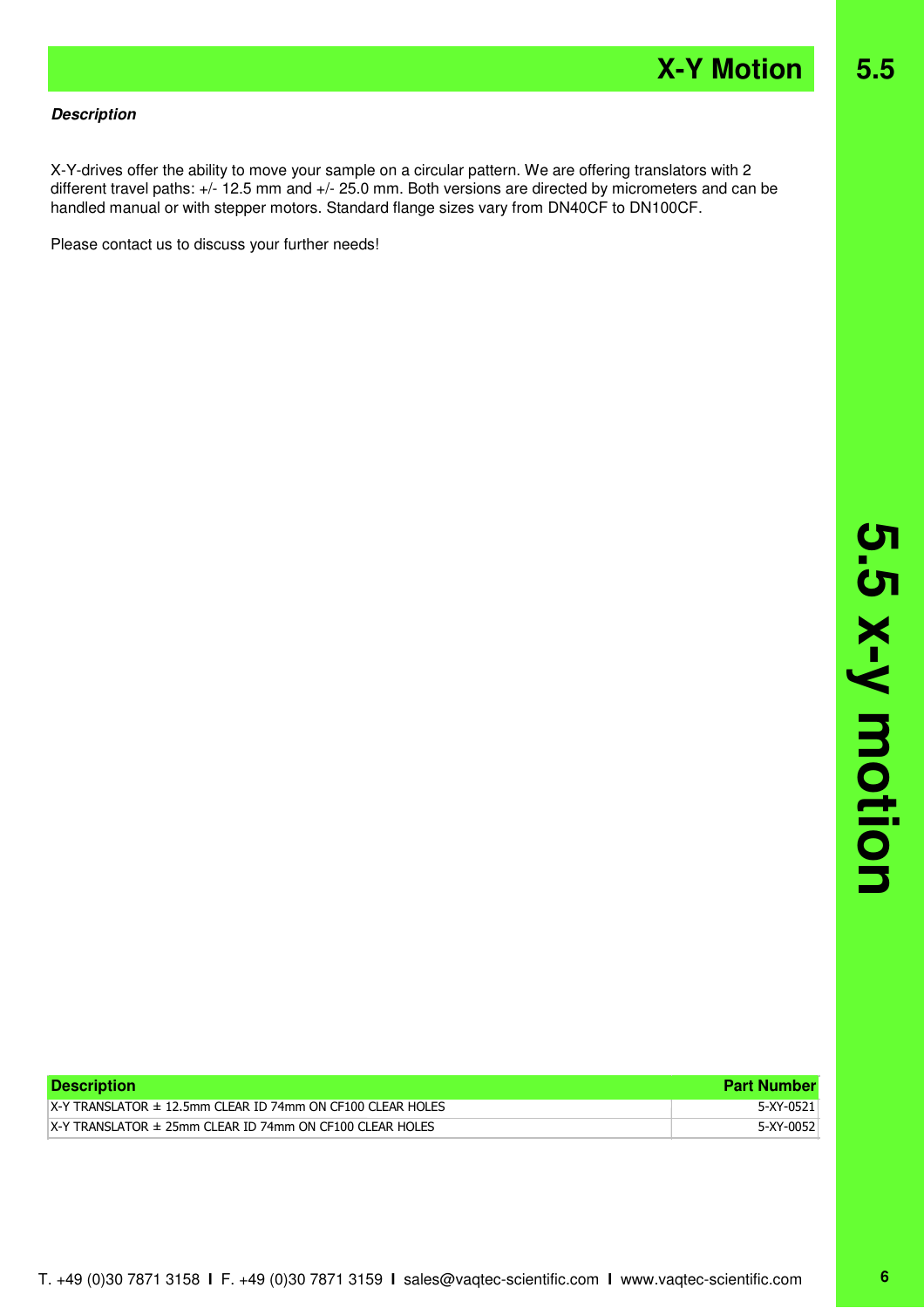## **5.6 Tripe Axis – Compact xyz Stage**

#### **Description**

The compact XYZ manipulator is a suitable solution where space is restricted.

#### **Features**:

- Bellows I.D. min. 38mm
- XY travel  $\pm$  12.5 mm
- Z travel 50, 100 and 150 mm
- Resolution to 0.01 mm on XY-direction with micrometer screws
- Actuation in Z-direction by hand wheel with mm scale
- Base flange DN40CF with through holes
- Top flange DN40CF with thread holes
- Edge welded bellows used for flange connection

You are looking for different travel lengths, flange sizes or motorized versions? Please contact our sales office!

| <b>Description</b>     | <b>Travel length</b> | <b>Bellow min. ID</b> | <b>Part Number</b> |
|------------------------|----------------------|-----------------------|--------------------|
| COMPACT XYZ STAGE CF40 | 50 mm                | 38 mm                 | 5-CTA-001          |
| COMPACT XYZ STAGE CF40 | 100 mm               | 38 mm                 | 5-CTA-002          |
| COMPACT XYZ STAGE CF40 | 150mm                | 38 mm                 | 5-CTA-003          |
|                        |                      |                       |                    |
|                        |                      |                       |                    |
|                        |                      |                       |                    |
|                        |                      |                       |                    |
|                        |                      |                       |                    |
|                        |                      |                       |                    |
|                        |                      |                       |                    |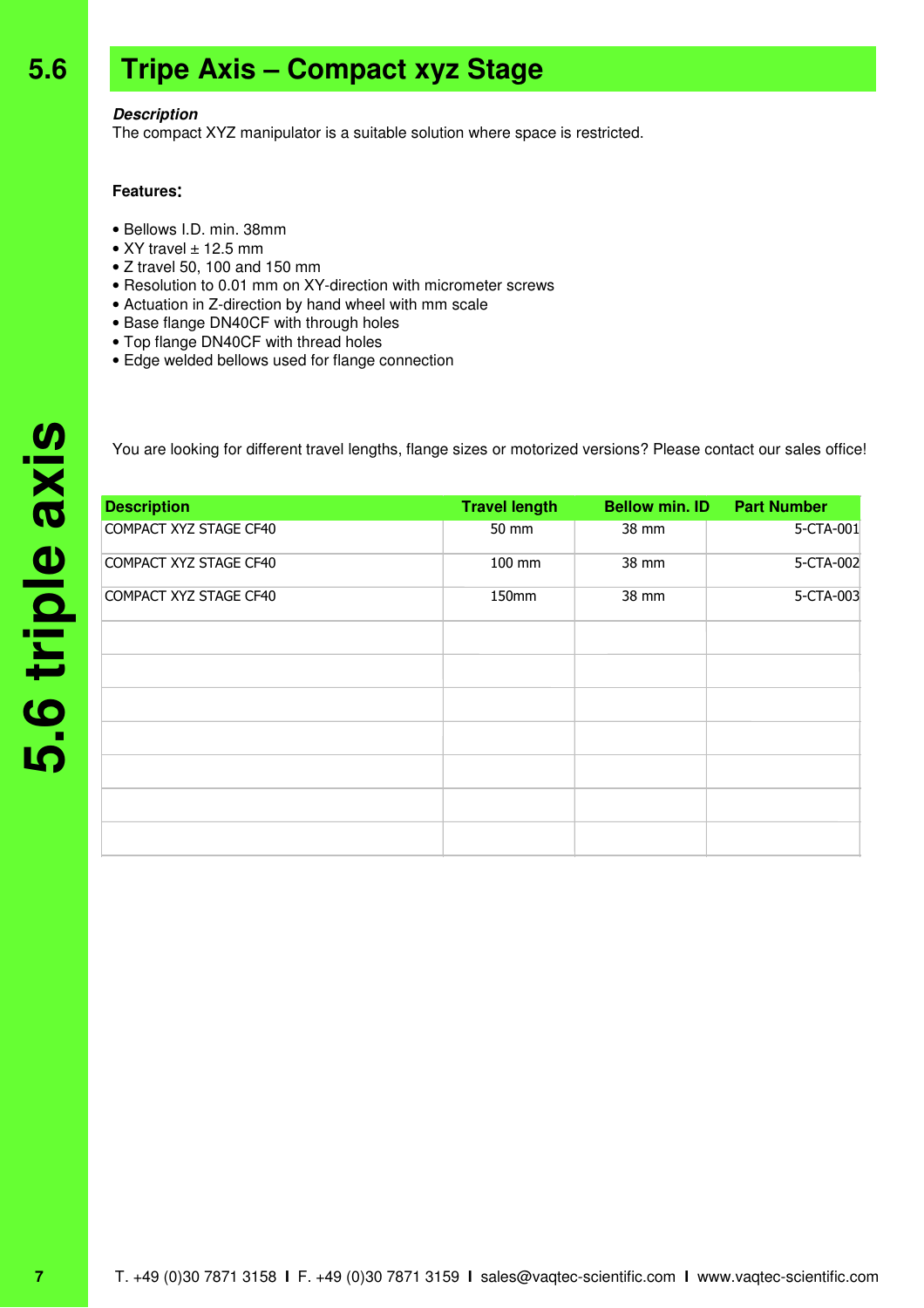# **Magnetic Transporter 5.7**

#### **Description**

Our UHV magnetic transporter is ideal for moving your sample even a long pathway. Full 360° rotary motion is possiblel, but can be avoided by a guided stopper. As standard mounted on a DN40CF flange possible travel lengths vary from 300 to 1000 mm. Further flange sizes and travel lengths on are possible on request. The magnetic transporter show an all-metal construction and have a bake out temperature up to 200°C

Please contact us for further information.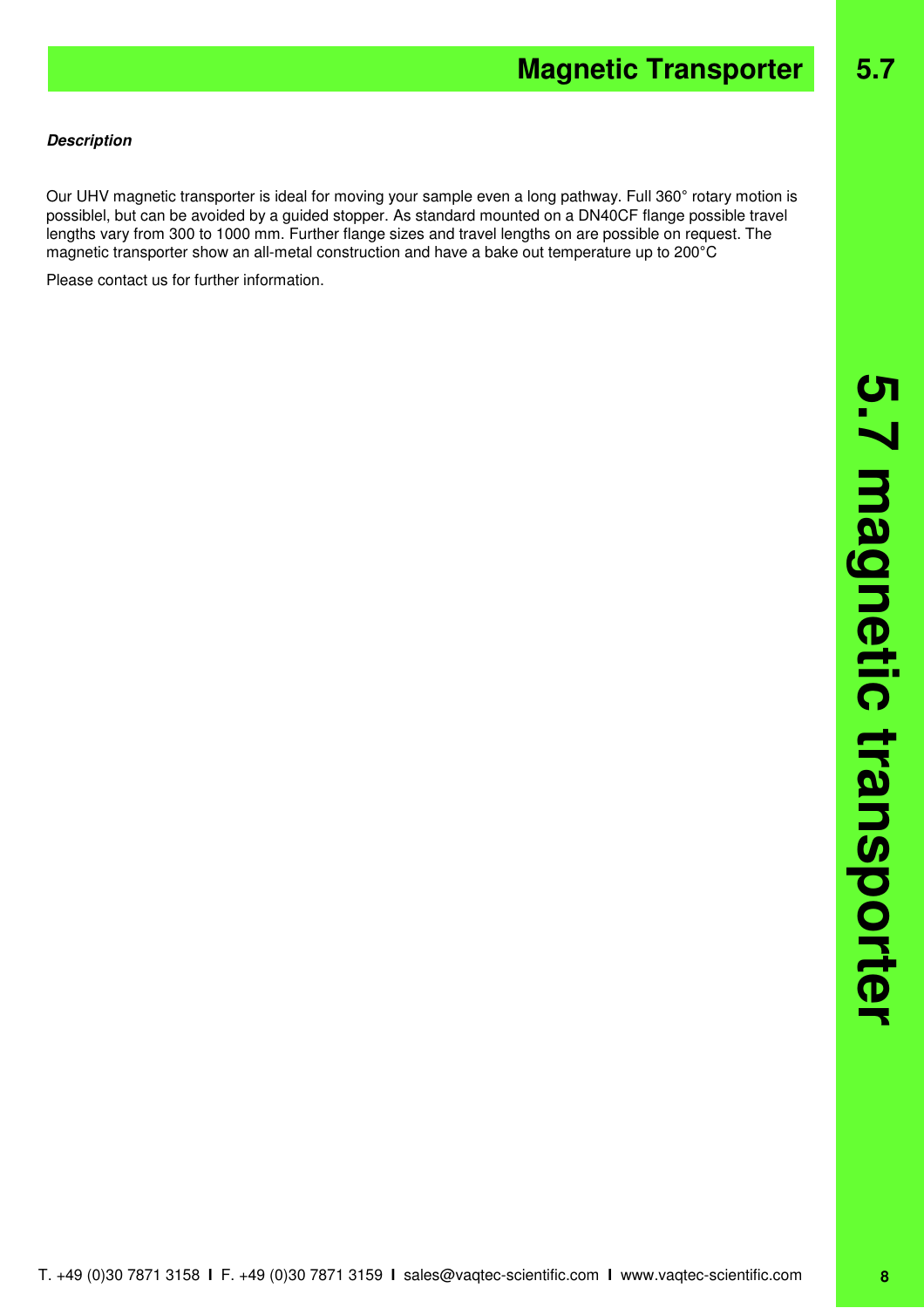## **5.8 Triple Axis – Precision xyz Stage**

#### **Description**

The precision XYZ manipulator is an ideal solution when accurate movements in xyz direction is required. Please call our sales office to discuss your demands.

| <b>Description</b>                                      | <b>Part Number</b> |
|---------------------------------------------------------|--------------------|
| XYZ MANIPULATOR $XY \pm 12.5$ mm STROKE 50mm ON CF40    | 5-XYZ-0500         |
| $XYZ$ MANIPULATOR $XY \pm 12.5$ mm STROKE 100mm ON CF40 | 5-XYZ-0010         |
| $XYZ$ MANIPULATOR $XY \pm 12.5$ mm STROKE 150mm ON CF40 | 5-XYZ-0510         |
| XYZ MANIPULATOR XY ± 12.5mm STROKE 200mm ON CF40        | 5-XY7-0020         |
| $XYZ$ MANIPULATOR $XY \pm 12.5$ mm STROKE 250mm ON CF40 | 5-XY7-0520         |
| $XYZ$ MANIPULATOR $XY \pm 12.5$ mm STROKE 300mm ON CF40 | 5-XYZ-0030         |